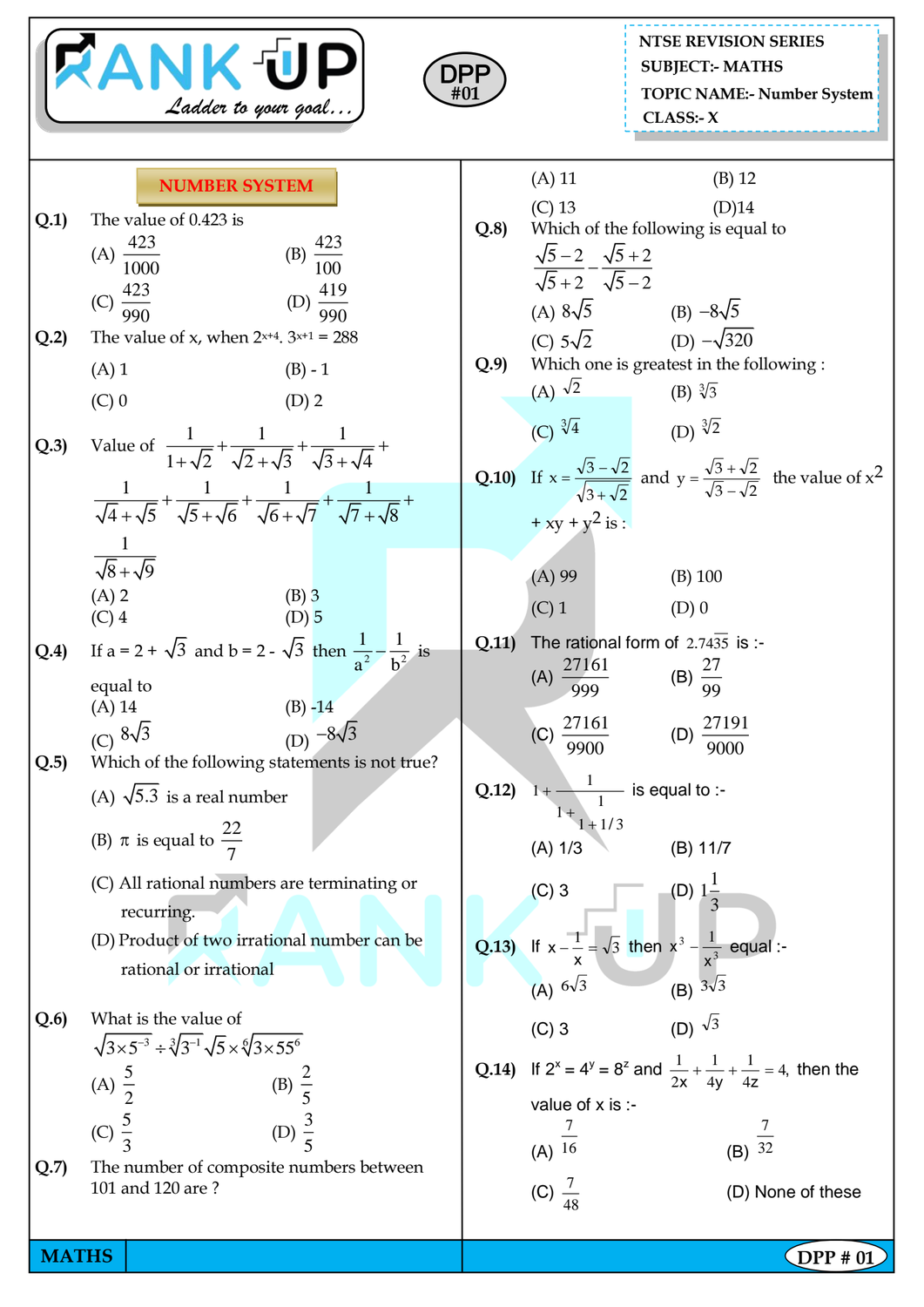|              |                                                                                                                                                 | RANK UP<br>Ladder to your goal                                                                                                                | DPF  |                        | <b>NTSE REVISION SERIES</b><br><b>SUBJECT:- MATHS</b><br><b>TOPIC NAME:- Number System</b><br>CLASS: X |
|--------------|-------------------------------------------------------------------------------------------------------------------------------------------------|-----------------------------------------------------------------------------------------------------------------------------------------------|------|------------------------|--------------------------------------------------------------------------------------------------------|
|              | $(A) 3.5$ (B) 2.5                                                                                                                               | Q.15) If $9^{x-1} = 3^{2x-1} - 486$ then the value of x is :-                                                                                 |      |                        | Q.24) Express $0.\overline{34} + 0.3\overline{4}$ as a single decimal.                                 |
|              | $(C) 1.5$ (D) 0                                                                                                                                 |                                                                                                                                               |      |                        | (A) $0.6788$ (B) $0.689$<br>(C) $0.68\overline{78}$ (D) $0.68\overline{7}$                             |
|              |                                                                                                                                                 | Q.16) If $x = \frac{1}{2-\sqrt{3}}$ find the value of $x^3 - 2x^2 - 7x + 5$                                                                   |      |                        | Q.25) It is given that $(2^{32} + 1)$ is completely divisible by                                       |
|              | $is -$<br>$(A)$ 2                                                                                                                               | $(B)$ 1                                                                                                                                       |      |                        | a whole number. Which of the following numbers                                                         |
|              | $(C)$ 0<br>$(D)$ 3                                                                                                                              |                                                                                                                                               |      |                        | is completely divisible by this number?                                                                |
|              |                                                                                                                                                 | Q.17) The surd $3\sqrt[4]{3/5} - 3\sqrt[4]{5}$ in its simplest form is                                                                        |      |                        | (A) $(2^{16}+1)$ (B) $(2^{16}-1)$                                                                      |
|              | equal to :-                                                                                                                                     |                                                                                                                                               |      |                        | (C) $(2^{96} + 1)$ (D) None of these                                                                   |
|              | (A) $2\sqrt[12]{5}$                                                                                                                             | (B) $\sqrt[12]{5}$                                                                                                                            | Q.26 |                        | Successor of 301, 999 is ____________.                                                                 |
|              | (C) $\sqrt[2]{5}$ (D) None of                                                                                                                   |                                                                                                                                               |      |                        | $(A)$ 30, 200 $(B)$ 302, 000                                                                           |
| Q.18         | Simplify : $\frac{3^{-3} \times 6^{2} \times \sqrt{98}}{5^{2} \times \sqrt[3]{\frac{1}{25} \times (15)^{-\frac{4}{3}} \times 3^{\frac{1}{3}}}}$ |                                                                                                                                               |      |                        | $(C)$ 302, 010 $(D)$ 301, 100                                                                          |
|              |                                                                                                                                                 |                                                                                                                                               | Q.27 |                        | The LCM of two numbers is x and their HCF is y.<br>The product of two number is -                      |
|              | (A) 28                                                                                                                                          | (B) $28\sqrt{2}$                                                                                                                              |      | $(A) \frac{x}{y}$      | $(B) \frac{y}{x}$                                                                                      |
| Q.19         | $(C)$ 56                                                                                                                                        | (D) $56\sqrt{2}$<br>The number 1111111111111 is divisible by                                                                                  |      |                        |                                                                                                        |
|              | $(A) 9$ and 11 $(B) 5$ and 11                                                                                                                   |                                                                                                                                               | Q.28 | $(C)$ $x + y$          | (D) xy                                                                                                 |
|              | (C) 3 and 9 (D) 3 and 11                                                                                                                        |                                                                                                                                               |      | 12, 15, 20 and 35 is - | The smallest number of 4-digits exactly divisible by                                                   |
| Q.20         |                                                                                                                                                 | A six digit number x3479y is divisible by 9 and                                                                                               |      | (A) 1000               | $(B)$ 1160                                                                                             |
|              | 11. The possible values of $(x, y)$ are                                                                                                         |                                                                                                                                               |      | $(C)$ 1260             | (D) None of these                                                                                      |
|              | $(A)$ $(3, 1)$                                                                                                                                  | $(B)$ $(8, 5)$                                                                                                                                | Q.29 |                        | Four bells ring at intervals of 6, 7, 8 and 9 seconds                                                  |
|              | $(C)$ $(5, 8)$                                                                                                                                  | $(D)$ $(1, 4)$                                                                                                                                |      |                        | respectively. All the bells ring together after                                                        |
| Q.21)        | $(A)$ 4                                                                                                                                         | If $42573K$ is divisible by 72 then, the value of K is                                                                                        |      |                        | seconds.                                                                                               |
|              | $(C)$ 6                                                                                                                                         | $(B)$ 5<br>$(D)$ 7                                                                                                                            |      | (A) 504                | (B) 516                                                                                                |
| Q.22         |                                                                                                                                                 | Two numbers, x and y, are such that when divided                                                                                              | Q.30 | (C) 508                | (D) 512                                                                                                |
|              | by 6, they leave remainders 4 and 5 respectively.                                                                                               |                                                                                                                                               |      |                        | The greatest number that will divide 137, 182 and<br>422 leaving a remainder of 2 in each case is -    |
|              | Find the remainder when $(x^2 + y^2)$ is divided by 6.                                                                                          |                                                                                                                                               |      | $(A)$ 15               | $(B)$ 12                                                                                               |
|              | $(A)$ 0                                                                                                                                         | $(B)$ 5                                                                                                                                       |      | $(C)$ 21               | (D) None of these                                                                                      |
|              | $(C)$ 3                                                                                                                                         | $(D)$ 1                                                                                                                                       |      |                        |                                                                                                        |
| Q.23)        | rational numbers, then the value of                                                                                                             | If x, y, z are positive real numbers and a, b, c are<br>$\frac{1}{1+x^{b-a}+x^{c-a}}+\frac{1}{1+x^{a-b}+x^{c-b}}+\frac{1}{1+x^{b-c}+x^{a-c}}$ |      |                        |                                                                                                        |
|              | $(A) -1$<br>$(C^*)$ 1                                                                                                                           | $(B)$ 0<br>(D) None of these                                                                                                                  |      |                        |                                                                                                        |
| <b>MATHS</b> |                                                                                                                                                 |                                                                                                                                               |      |                        | $\zeta$ DPP # 01                                                                                       |